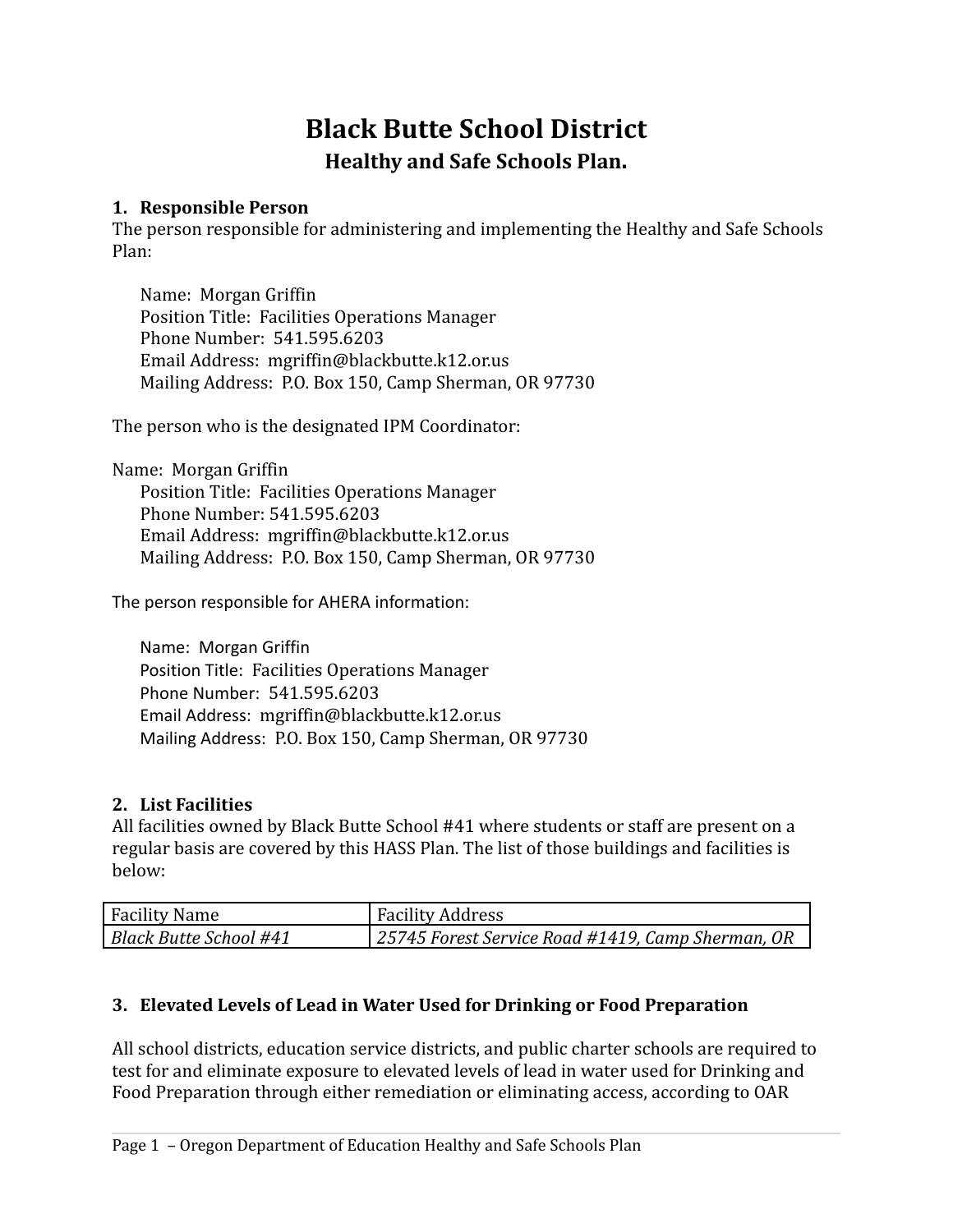333-061-0400 and OAR 581-022-2223. In conformance with those administrative rules, Black Butte School #41 certifies the following:

- 1. All testing was done according to the testing requirements in OAR 333-061-0400;
- 2. All samples were analyzed by a lab accredited by Oregon Health Authority to test for those materials;
- 3. All water fixtures required to be tested under OAR 333-061-0400 were tested for elevated levels of lead in accordance with the testing schedule developed by the Oregon Health Authority; and
- 4. The testing schedule for each building covered by this plan is set forth below:

| <b>Facility Name</b>          | Year of Last Test  <br>(year only) | Next scheduled test (per<br>6 year schedule) (year<br>only) | Schedule or<br><b>Exemption Reason</b> |
|-------------------------------|------------------------------------|-------------------------------------------------------------|----------------------------------------|
| <b>Black Butte School #41</b> | 2021                               | 2027                                                        |                                        |
|                               |                                    |                                                             |                                        |

## **4. Lead Paint**

In order to comply with the United States Environmental Protection Agency's Renovation, Repair and Painting Program Rule, the district will only contract with certified lead based paint renovation contractors licensed by the Oregon Construction Contractors Board.

## **5. Asbestos**

Black Butte School #41 complies with the federal Asbestos Hazard Emergency Response Act (AHERA). All required asbestos management plans are available for viewing by submitting a request to Facilities Operations Manager..

## **6. Radon**

Black Butte School #41 has developed a radon plan as required by ORS 332.167. Community members can access a copy of the radon plan at the district office. Test results will be made public.

## **7. Integrated Pest Management**

Black Butte School #41 has adopted an Integrated Pest Management (IPM) plan as required by ORS 634.700 through 634.750. Community members can access a copy of the IPM plan at the district office.

## **8. Carbon Monoxide Detectors**

Black Butte School #41 certifies that all buildings subject to the Healthy and Safe Schools Plan comply with the carbon monoxide detection standards in the state building code that was in effect when the building was originally constructed or as required by building code due to addition, upgrade, or remodel.

#### **9. Test Results Publication**